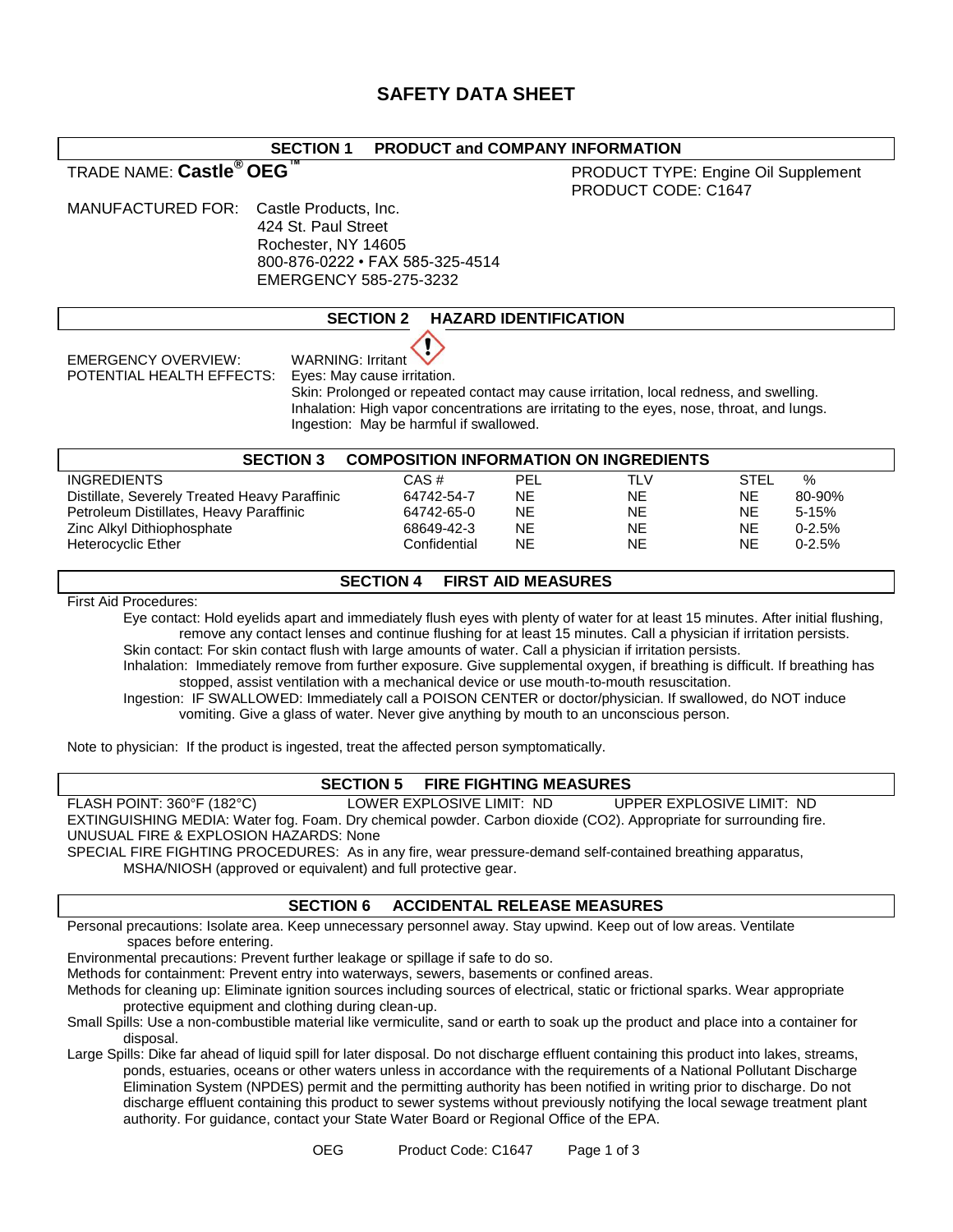# **SECTION 7 HANDLING AND STORAGE**

Handling: Avoid breathing mist. Avoid contact with skin and eyes. Wear suitable protective clothing. Wash hands after handling. Storage: Keep from freezing. Keep containers tightly closed. Store in a cool, dry place.

#### **SECTION 8 EXPOSURE CONTROLS/PERSONAL PROTECTION**

Occupational exposure limits: None Established.

Engineering controls: Use local exhaust ventilation. Personal protective equipment:

Gloves: Not normally required.

Eye/Face Protection: Eye protection not normally required but recommended.

Skin Protection: Wear clothing suited to the task being performed.

Respiratory Protection: Not normally required if good ventilation is maintained.

#### **SECTION 9 PHYSICAL and CHEMICAL PROPERTIES**

| <b>BOILING POINT:</b>  | ND. |
|------------------------|-----|
| <b>VAPOR PRESSURE:</b> | ND  |
| VAPOR DENSITY (air=1)  | >1  |
| SOLUBILITY IN WATER:   | ND. |
| pH:                    | ΝA  |

SPECIFIC GRAVITY  $(H<sub>2</sub>O=1)$ : 0.85 PERCENT VOLATILE BY VOL %: ND EVAPORATION RATE (Butyl Acetate=1): ND APPEARANCE & ODOR: Amber Liquid / Petroleum

# **SECTION 10 STABILITY and REACTIVITY DATA**

STABILITY: Stable.

INCOMPATIBILITY (material to avoid): Strong oxidizing agents.

HAZARDOUS DECOMPOSITION PRODUCTS: Oxides of carbon, hydrocarbons, fumes, and smoke.

HAZARDOUS POLYMERIZATION: Will not occur.

#### **SECTION 11 TOXICOLOGICAL INFORMATION**

Components Test Results: None reported.

Carcinogenici**t**y: This product is not considered to be a carcinogen by IARC, ACGIH, NTP, or OSHA.

# **SECTION 12 ECOLOGICAL INFORMATION**

Component Test Results: None reported.

#### **SECTION 13 DISPOSAL CONSIDERATIONS**

Disposal instructions: Dispose according to all applicable Federal, State, and Local regulations.

# **SECTION 14 TRANSPORT INFORMATION**

This product is considered Non-Hazardous in all modes of transportation. Therefore, this product does not require classification by DOT, IATA, ICAO or IMDG.

# **SECTION 15 REGULATORY INFORMATION**

US federal regulations: All components are listed in the United States TSCA Regulations.

CERCLA (Superfund) reportable quantity: None

SARA (Superfund Amendments and Reauthorization Act of 1986):

313 Components: This material does not contain any chemical components with known CAS numbers that exceed the threshold (De Minimis) reporting levels established by SARA Title III, Section 313.

Section 302 extremely hazardous substance: No Section 311 hazardous chemical: No

Canada: This Product has been classified according to the hazard criteria of the CPR and the SDS contains all of the information required by the CPR.